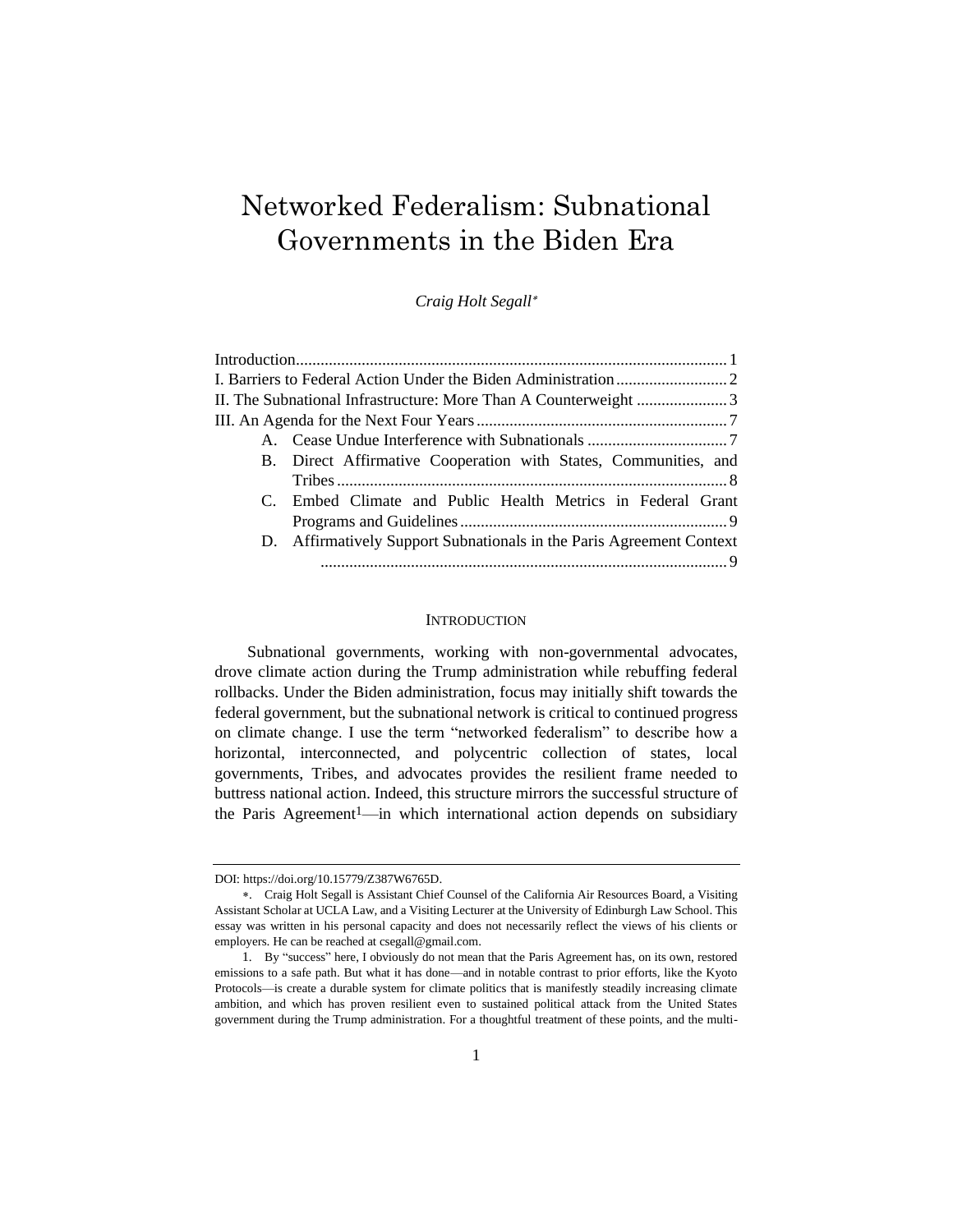national contributions. A networked, federalist system of subnational climate action will be critical to continuing success, and should be nurtured and expanded. In this article, I discuss barriers to federal climate action under the Biden administration, trace the important role of subnationals in the climate movement, and lay out a policy agenda for strengthening subnational networks over the next four years.

#### I. BARRIERS TO FEDERAL ACTION UNDER THE BIDEN ADMINISTRATION

Despite its climate focus, the Biden administration inherits a depleted civil service,2 multiple crises from COVID-19 to economic depression,3 and a hostile Supreme Court and federal judiciary.<sup>4</sup> In this context, subnationals on the side of climate action can be force multipliers—advancing policies, making markets, and occupying legal and civil space even if the federal courts intervene and the legislative process falters.

Such setbacks are likely: congressional direction may be slow in coming due to the undemocratic design of the U.S. Senate,<sup>5</sup> in which Jim Crow relics like the filibuster aggregate power in a Republican Senate minority that represents forty-one million fewer Americans than the thin Democratic majority.6 Congress is unlikely to produce sweeping new legislature—though there will be opportunities for focused action7—and the judiciary is unlikely to countenance comprehensive regulatory efforts in its absence. Though some regulations will certainly survive, Trump appointments mean that the judiciary is unfriendly to broad executive action by the Biden administration. Barriers include attempts to revive "non-delegation" doctrines limiting agency scope absent very specific Congressional direction,8 attacks on the deference due to agency technical judgments,<sup>9</sup> and amplification of the ill-defined "major

level structure that seems to have supported this progress, see David Held & Charles Roger, *Three Models of Global Climate Governance, from Kyoto to Paris and Beyond*, 9 GLOBAL POLICY 527 (2018).

<sup>2</sup>. Eleanor Eagan, *Trump Has Quietly Hollowed Out the Government*, SLATE, (Jan. 19, 2021), https://slate.com/news-and-politics/2021/01/trump-civil-service-government.html.

<sup>3</sup>. David Leonhardt, *Biden's First Day*, N.Y. TIMES, (Jan. 21, 2021), https://www.nytimes.com/2021/01/21/briefing/executive-orders-biden-climate-proud-boys.html.

<sup>4</sup>*. See, e.g.*, Kadhim Shubber, *How Trump Has Already Transformed America's Courts,*  FINANCIAL TIMES, (Sept. 25, 2020), https://www.ft.com/content/032b3101-9b8b-4566-ace4- 67b86f42370b. To be sure, the extraordinary legal sloppiness of the Trump administration meant that many of its own initiatives did not survive review, even before its own judges, but these appointees are not likely to be charitable to Biden administration initiatives—meaning that future rules face real constraints.

<sup>5</sup>*. See* Ian Milhiser, *America's Anti-Democratic Senate, by the Numbers*, VOX (Nov. 6, 2020), https://www.vox.com/2020/11/6/21550979/senate-malapportionment-20-million-democrats-republicanssupreme-court.

<sup>6</sup>*. Id.*

<sup>7</sup>. For a sense of legislative options, see U.S. House SELECT COMMITTEE ON THE CLIMATE CRISIS, SOLVING THE CLIMATE CRISIS, (June 2020), https://climatecrisis.house.gov/report.

<sup>8</sup>*. See Gundy v. United States*, 588 U.S. \_\_ , 139 S.Ct. 2116, 2133-2145 (2019) (Gorsuch, J., dissenting) (arguing for a revival of the nondelegation doctrine).

<sup>9</sup>*. See Kisor v. Wilkie*, 588 U.S. \_\_, 139 S.Ct. 2400, 2426-2431, 2437-2440 (2019) (Gorsuch, J., concurring) (articulating an extremely skeptical view of agency deference).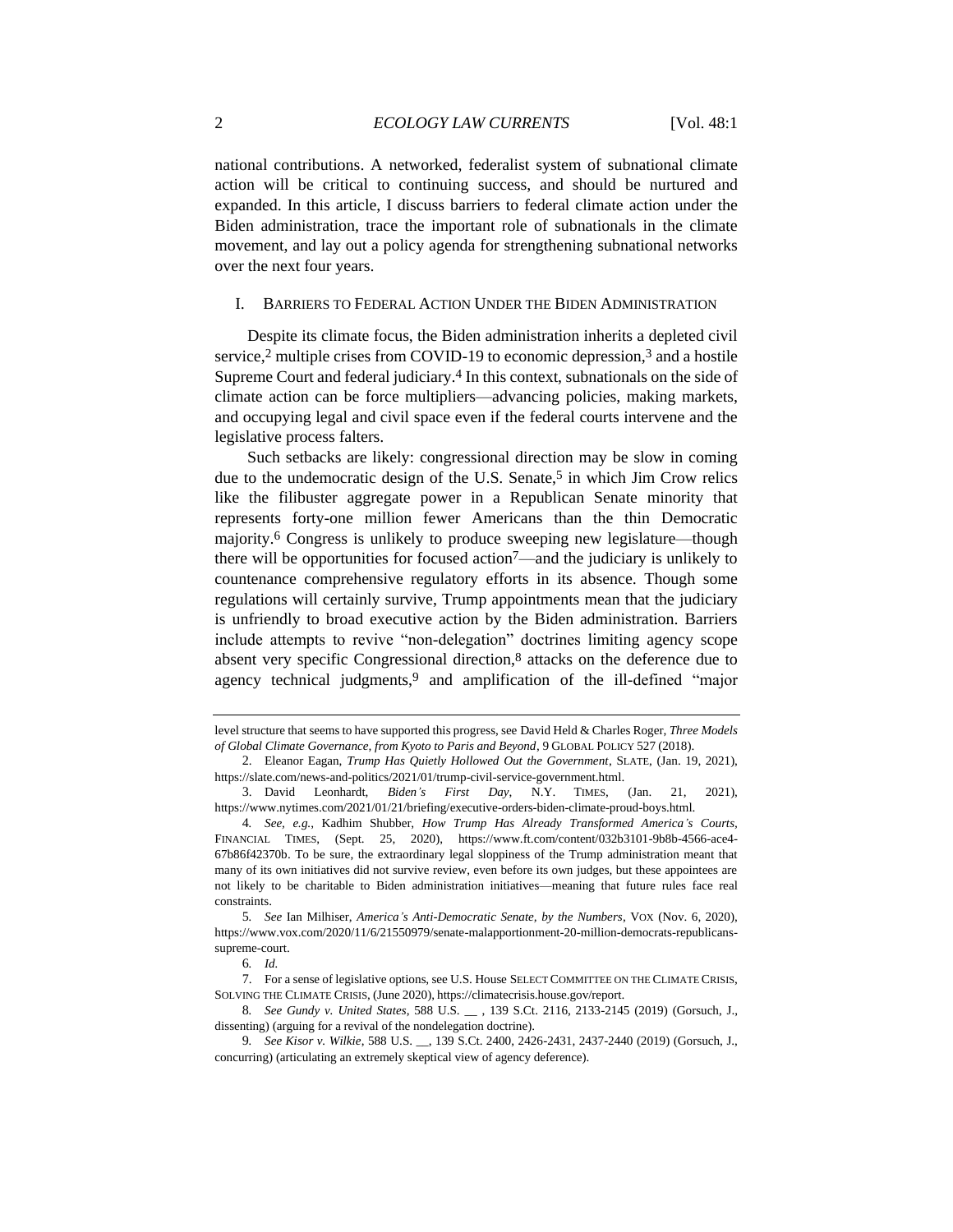question" doctrine, which asserts that agencies may not solve substantial problems absent explicit mandates.10 Though these attempts have largely been supported only by minorities of the Court, they are of increasing currency, and are cropping up in lower court dissents.11 The upshot is that regulatory action may be impeded by judicial doctrines that disfavor executive action—in theory, in deference to the legislature—even as the legislature struggles to act.12

Even if these barriers can be overcome, the midterm elections loom, and the historical odds favor gains for the Republican party.13 In short, federal action, after a heartening start,14 risks almost immediate reversals in court, or simply sputtering out legislatively if Congress cannot act commensurate with the challenge. In this context, the subnational network formed over the last four years is tactically critical. The new President can rely not just on the federal government, but on the entire network.

# II. THE SUBNATIONAL INFRASTRUCTURE: MORE THAN A COUNTERWEIGHT

The Trump administration's least likely legacy is genuinely robust and pervasive subnational climate action. Faced with wholesale federal hostility, subnationals banded together to challenge nearly every Trump-era climate and clean air action,15 and racked up an impressive win record,16 including vacatur of Trump's marquee power sector rollbacks.17 As the litigation stalled the remaining rollbacks,18 states also increased policy collaborations.

<sup>10</sup>*. See Util. Air Regul. Grp. v. EPA*, 573 U.S. 302, 323-24 (2014) (stating that "[w]e expect Congress to speak clearly if it wishes to assign to an agency decisions of vast 'economic and political significance."").

<sup>11</sup>*. See, e.g.*, *Am. Lung Ass'n v. EPA,* Case No. 19-1140 (D.C. Cir. 2021) (Walker, J., dissenting) (arguing that the so-called "major question doctrine" precluded EPA regulations of power plants under a section of the Clean Air Act).

<sup>12</sup>. For a lengthier treatment of this point, see Craig Holt Segall, *Democracy Defense as Climate Change Law*, 50 ENVTL. L. REP. 10115 (2020).

<sup>13</sup>. Katherine Schaeffer, *Single-party Control in Washington Is Common at the Beginning of a New Presidency, but Tends Not to Last Long*, Pew Research Center Fact Tank (Feb. 3, 2021), https://www.pewresearch.org/fact-tank/2021/02/03/single-party-control-in-washington-is-common-atthe-beginning-of-a-new-presidency-but-tends-not-to-last-long/#more-384325.

<sup>14</sup>*. See, e.g.*, President Joseph R. Biden, Jr., EXECUTIVE ORDER ON PROTECTING PUBLIC HEALTH AND THE ENVIRONMENT AND RESTORING SCIENCE TO TACKLE THE CLIMATE CRISIS (Jan. 21, 2021), https://www.whitehouse.gov/briefing-room/presidential-actions/2021/01/20/executive-order-protectingpublic-health-and-environment-and-restoring-science-to-tackle-climate-crisis/.

<sup>15</sup>. For a partial tally, see Patrick McGreevy, *California v. Trump Hits the 100-lawsuit Mark with New Challenge to Environmental Rules*, L.A. TIMES (Aug. 28, 2020), https://www.latimes.com/california/story/2020-08-28/california-100-lawsuits-trump-administration. Dozens of suits would follow through to the last few days of Trump's term.

<sup>16</sup>*. See, e.g.*, Institute for Policy Integrity, ROUNDUP: TRUMP-ERA AGENCY POLICY IN THE COURTS (Jan. 29, 2021), https://policyintegrity.org/trump-court-roundup (Trump fails in 151 legal disputes, and wins 37).

<sup>17</sup>*. See Am. Lung Ass'n v. EPA,* Case No. 19-1140 (D.C. Cir. 2021).

<sup>18</sup>. For an accounting, see Ellen M. Gilmer, *Trump Environment Record Marked by Big Losses, Undecided Cases*, BLOOMBERG LAW (Jan. 11, 2021), https://news.bloomberglaw.com/us-lawweek/trump-environmental-record-marked-by-big-losses-undecided-cases.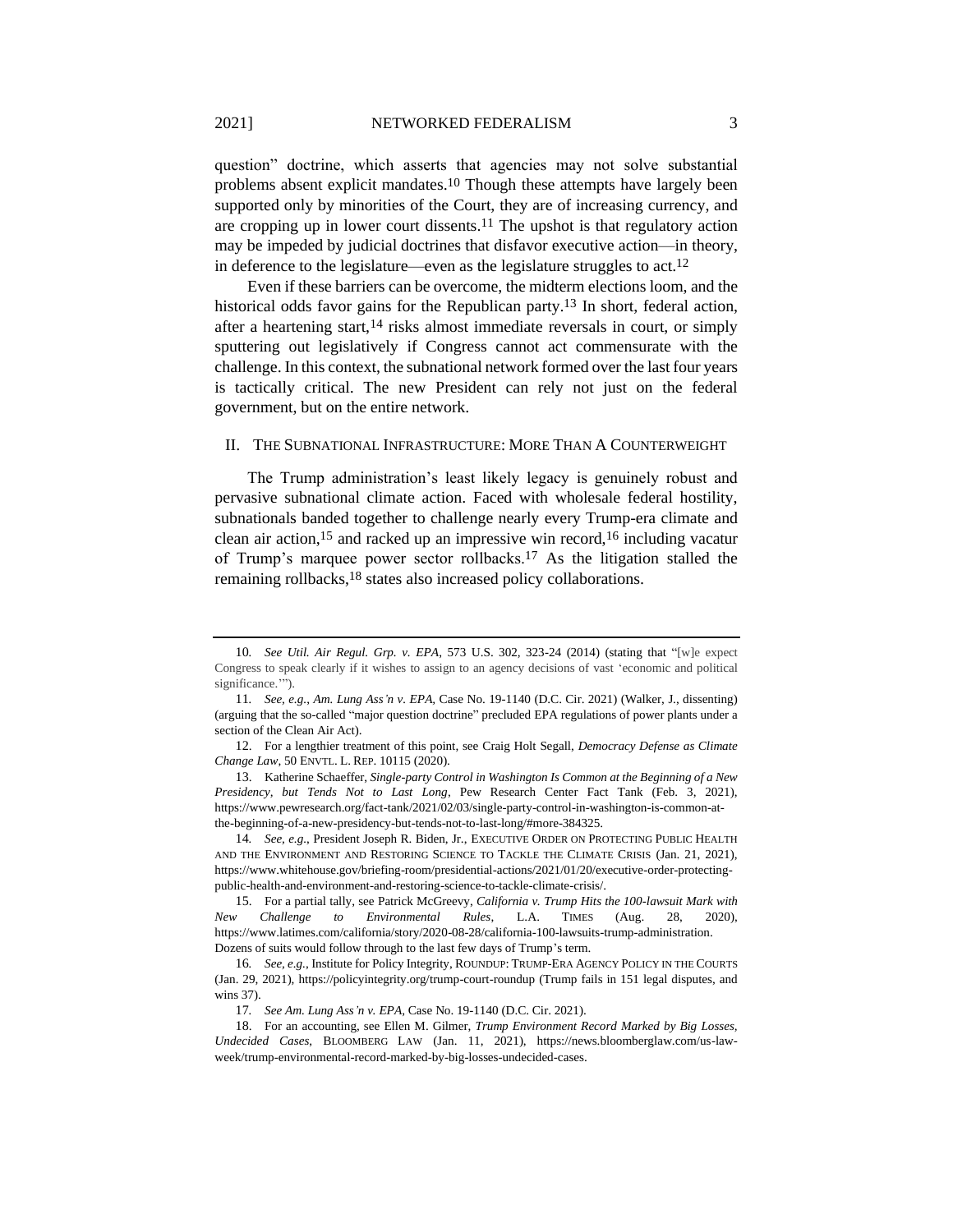The result was a major acceleration in state-level climate policy: multiple states prepped to follow California's more rigorous vehicle emissions standards as soon as federal impediments were removed, accelerating decarbonization of the vehicle fleet;19 states in the Northeast created a massive new transportation decarbonization initiative;20 many states adopted statutes cutting high-global warming potential gases like hydrofluorocarbons;<sup>21</sup> and low carbon fuel standards began to spread.<sup>22</sup> Subnational regulators also began to close down obsolete fossil fuel infrastructure, with record numbers of coal-fired power plants retiring,23 to be replaced with renewable energy and storage facilities.24 States accelerated markets for clean technology,25 implemented major environmental justice efforts in, for instance, California26, North Carolina,27 and New Jersey28, and pivoted towards a just transition.29 Additionally, a bipartisan coalition of governors formed the United States Climate Alliance, which included states representing 55 percent of the population.30 The United States Climate Alliance documented and shared climate efforts among the states, and provided a critical collaborative venue.31

<sup>19</sup>. Reuters, *Nevada to Join Other States That Follow California's Vehicle Rules* (June 23, 2020), https://www.autoblog.com/2020/06/23/nevada-california-vehicles-emissions-rules/.

<sup>20</sup>. The Transportation and Climate Initiative is described at https://www.transportationandclimate.org/.

<sup>21</sup>*. See* NRDC, U.S. STATES TAKE THE LEAD IN HFC PHASEDOWN (2019), https://www.nrdc.org/sites/default/files/media-uploads/fact\_sheet\_on\_state\_hfc\_action\_0.pdf.

<sup>22</sup>*. See, e.g.*, Julie Witcover & Colin Murphy, *Oregon's Clean Fuels Program: A Review and Status Update*, **TRANSP.** RESEARCH RECORD (2020), https://journals.sagepub.com/doi/abs/10.1177/0361198120972394.

<sup>23</sup>*. See* Benjamin Storrow, *More Coal Has Retired Under Trump Than in Obama's 2nd Term*, E&E CLIMATEWIRE (June 22, 2020), https://www.eenews.net/stories/1063430425.

<sup>24</sup>*. See* Energy Information Agency, ANNUAL ENERGY OUTLOOK: 2020, ELECTRICITY (2020), https://www.eia.gov/outlooks/aeo/pdf/AEO2020%20Electricity.pdf (documenting huge growth in renewable energy).

<sup>25</sup>*. See, e.g.*, Adam Thomson, *The New Sunshine State*, THE FINANCIAL TIMES (2018), https://ig.ft.com/special-reports/renewable-energy/.

<sup>26</sup>*. See* Assemb. B. 617, 2017-2018 Reg. Sess. (Cal. 2017) (enacted) (establishing the community air protection program, a first-in-the-world effort to reduce air pollution in historically disadvantaged communities).

<sup>27</sup>. North Carolina's Environmental Justice and Equity Board was chartered in 2020 to drive equity efforts, as described in its charter at https://files.nc.gov/ncdeq/EJ/EJEAB-Charter-v2-9-23-20.pdf.

<sup>28</sup>*. See* Arlene Karidis, *The Impact of New Jersey's New Environmental Justice Law*, WASTE360 (Oct. 14, 2020) (describing New Jersey's S232, which is intended to bar new polluting sources in overburdened communities).

<sup>29</sup>. For a sense of the substantial just transition focus of emerging policy, see, for example, Carol Zabin, PUTTING CALIFORNIA ON THE HIGH ROAD: A JOBS AND CLIMATE ACT PLAN FOR 2030 (June 2020), CALIFORNIA WORKFORCE DEVELOPMENT BOARD, https://cwdb.ca.gov/wpcontent/uploads/sites/43/2020/09/AB-398-Report-Putting-California-on-the-High-Road-ADA-Final.pdf.

<sup>30</sup>*. See* U.S Climate Alliance, FACT SHEET (2021), http://www.usclimatealliance.org/us-climatealliance-fact-sheet.

<sup>31</sup>*. See id.* For a thoughtful philosophical defense of multi-level climate action of this sort, and an argument that states have a moral duty to undertake it, see Alexandre Gajevic Sayegh, *Moral duties, compliance, and polycentric climate governance*, 20 INTERNATIONAL ENVIRONMENTAL AGREEMENTS: POLITICS, LAW AND ECONOMICS 483, 495 (2020) (discussing the USCA in this context).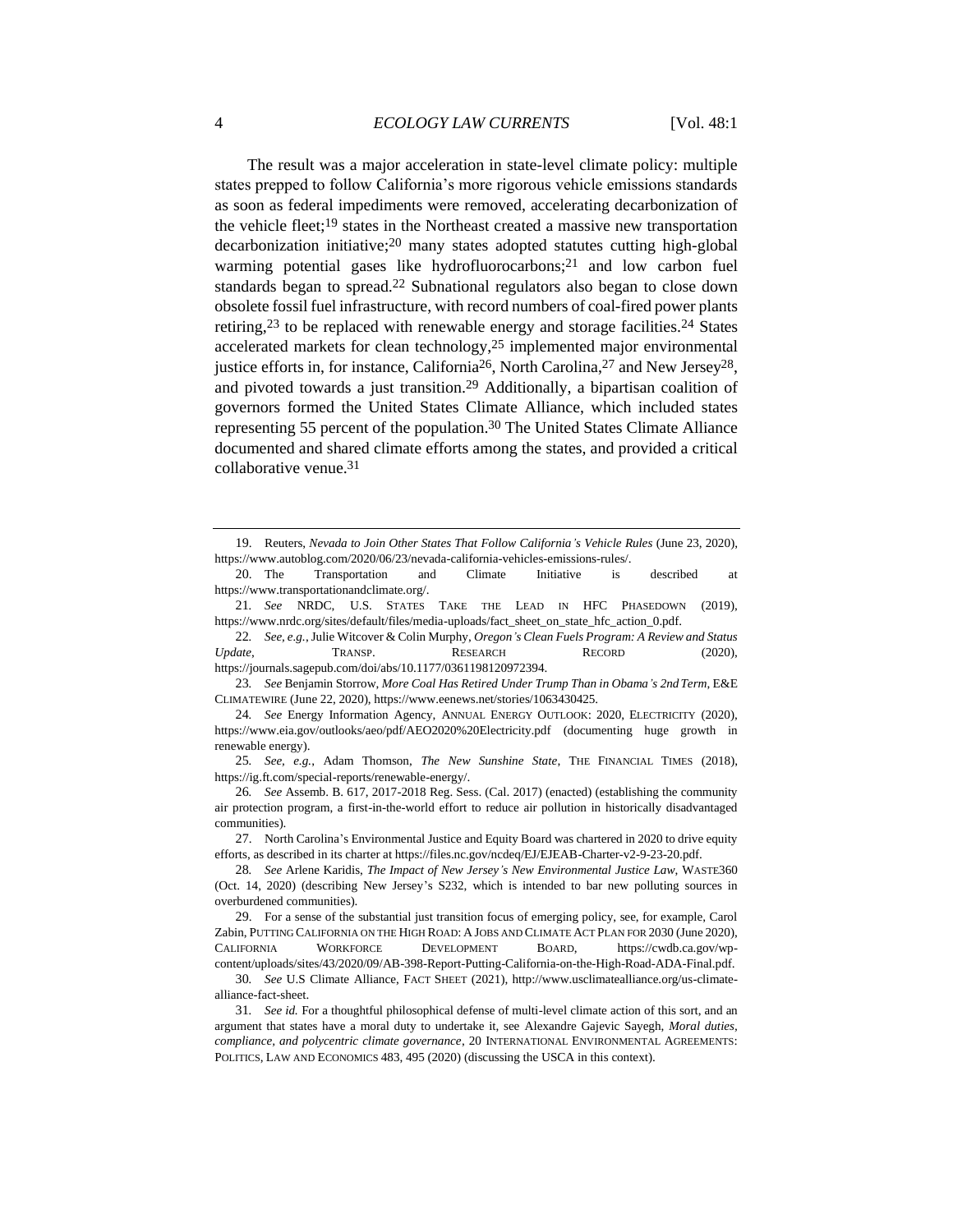Beyond the value of policy progress in its own right, this decentralization of policy ultimately makes climate action more durable and effective on multiple axes:

States were the first and primary environmental regulators and the law continues to carve out ample space for state action.32 Federal authority cedes to subnationals in critical areas, including land use,<sup>33</sup> the intrastate power sector,<sup>34</sup> building codes, and emissions from existing stationary<sup>35</sup> and mobile sources.<sup>36</sup> The federal Clean Air Act is typical in specifying that federal regulations are floors above which subnational governments are free to act.<sup>37</sup> Thus, most emissions are firmly under subnational jurisdiction.

State and local legal authorities are particularly resistant to judicial reversals. Few statutes preempt subnational authorities, and the Supreme Court has long emphasized the importance of state sovereignty in our federal system.<sup>38</sup> Moreover, states receive "special solicitude" regarding their ability to be in court in lawsuits *against* the federal government.39 States also have the resources and ability to file such suits—and indeed greatly accelerated their efforts to do so during the Trump administration.40

In addition to offensive litigation, States have succeeded in defending many programs from challenges asserting a range of federal preemption and federal constitutional claims. For example, California and Oregon successfully preserved their Low Carbon Fuel Standards.41 Although the Trump administration attempted to limit state authority by, for instance, attacking California's long-standing vehicle regulatory program, $42$  these attacks were on

35*. See* 42 U.S.C. § 7416 (preserving state authorities over the federal floor).

<sup>32</sup>. For a useful discussion of the state role, see Nicholas Bianco et al., NEW CLIMATE FEDERALISM: DEFINING FEDERAL, STATE, AND LOCAL ROLES IN A U.S. POLICY FRAMEWORK TO ACHIEVE DECARBONIZATION, WORLD RESOURCES INSTITUTE (2020), https://www.wri.org/publication/newclimate-federalism.

<sup>33</sup>. Though federal authorities have extended their land use reach, and federal grant funds and guidelines play critical roles, the U.S. did not succeed in passing national land use planning in the 1970s era of major environmental regulation. *See* 1 Am. Law. Zoning § 3:2 (5th ed.).

<sup>34</sup>. For a description of state and federal authorities, see Congressional Research Service, THE LEGAL FRAMEWORK OF THE FEDERAL POWER ACT (2020), https://crsreports.congress.gov/product/pdf/IF/IF11411.

<sup>36</sup>*. See* 42 U.S.C. § 7521 (defining only a narrow zone of federal preemption, largely over new vehicles).

<sup>37</sup>. 42 U.S.C. § 7416.

<sup>38</sup>*. See, e.g.*, *Alden v. Maine*, 527 U.S. 706, 715 (1999) (extensively discussing state sovereignty as a bedrock proposition in the Constitutional order).

<sup>39</sup>*. See, e.g.*, *Massachusetts v. EPA*, 549 U.S. 497 (2007).

<sup>40</sup>*. See, e.g.*, Erik Ortiz, *State Attorneys General Have Sued Trump's Administration 138 Times — Nearly Double Those of Obama and Bush*, NBC NEWS (Nov. 16, 2020), https://www.nbcnews.com/politics/politics-news/state-attorneys-general-have-sued-trump-sadministration-138-times-n1247733.

<sup>41</sup>*. See, e.g.*, *Am. Fuels & Petrochem. Mfrs. Ass'n v. O'Keefe,* 903 F.3d 903 (9th Cir. 2018) (upholding Oregon program, and describing prior cases upholding California program).

<sup>42</sup>*. See, e.g.*, 84 Fed. Reg. 51,310 (Sept. 27, 2019) (stripping California new vehicle regulatory authority).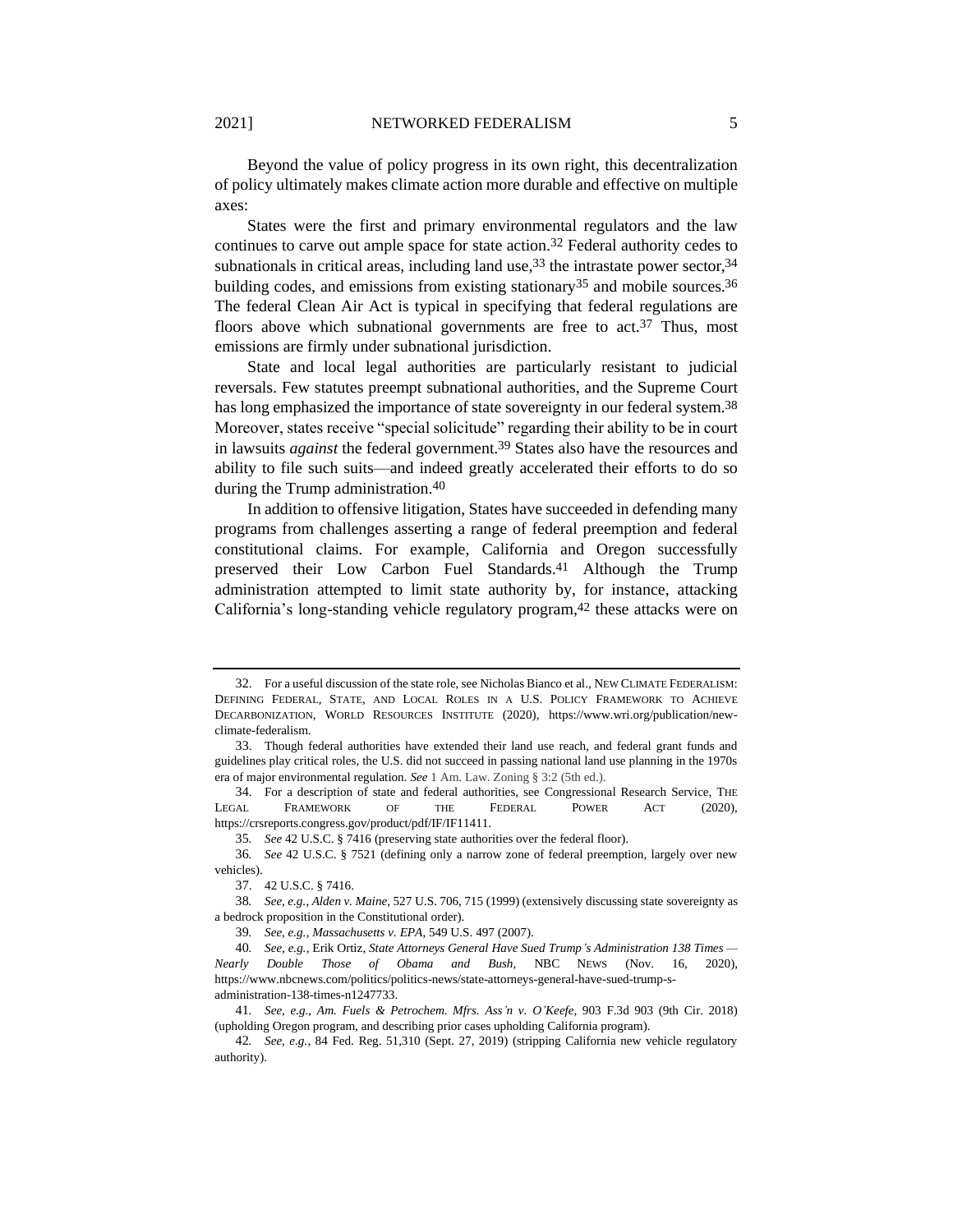shaky legal ground,<sup>43</sup> and may prove to be evanescent under the new administration. Indeed, even while its vehicle regulatory program was under attack, California was still able to conclude successful agreements under which leading automakers contractually bound themselves to vehicle decarbonization despite federal rollbacks.44

Subnational advantages extend more deeply into the structure of our politics as subnational action offers a more varied and robust set of frameworks to sustain action, even in the face of federal reversals. Programs rooted in a single totalizing vision tend to be unstable.45 There are simply too many distinct policy and political interests to make national consensus easy to attain.46 Even after national consensus is attained, national programs can be subject to swift reversals in the courts—as the Supreme Court stay of the Obama-era Clean Power Plan underlined.47 More fundamentally, as Harvard political scientist Theda Skocpol has observed,<sup>48</sup> any one climate policy is subject to retrenchment in the absence of sustained political organizing across multiple levels. The subnational network offers this sort of thick and resistant legal/political infrastructure.

<span id="page-5-2"></span><span id="page-5-1"></span><span id="page-5-0"></span>Subnational policies are not immune to reversal—as Professor Leah Stokes has demonstrated, state-level retrenchment has occurred as incumbent fossil interests resist zero-carbon challengers<sup>49</sup>—but they still have real advantages. Initially, there are simply more actors, meaning that progress can be sustained even if retrenchment occurs in some jurisdictions. But states are also often better able to secure lasting policy settlements: it is less expensive to organize in state politics, meaning that lasting political coalitions are somewhat easier to sustain, and may reach more deeply into the community.50 The comparative flexibility and speed of state legislation and regulatory processes in some jurisdictions may make it easier to put programs in place and adapt them in the face of attack.<sup>51</sup> And the nimbleness of state and local governments often makes it easier to pair technological policies with social ones—for instance, combining

<sup>43</sup>*. See generally* Greg Dotson, *State Authority to Regulate Mobile Source Greenhouse Gas Emissions, Part 1: History and Current Challenge*, 49 ENVTL. LAW REPT. NEWS & ANALYSIS 11037 (Nov. 2019) (exhaustively demonstrating legal errors of the federal preemption effort against the states).

<sup>44</sup>*. See, e.g*., Rachel Becker, *Five Automakers Finalize Deal with California to Clean Up Car Emissions*, CALMATTERS (Aug. 17, 2020), https://calmatters.org/environment/2020/08/california-cleancar-emissions/.

<sup>45</sup>*. See* Ostrom, *infra* not[e 53.](#page-6-0)

<sup>46</sup>*. See* Skocpol, *infra* not[e 48.](#page-5-0)

<sup>47</sup>*. See West Virginia v. EPA*, 84 U.S.L.W. 3439 (Feb. 9, 2016) (order granting stay).

<sup>48</sup>. Theda Skocpol, NAMING THE PROBLEM: WHAT IT WILL TAKE TO COUNTER EXTREMISM AND ENGAGE AMERICANS IN THE FIGHT AGAINST GLOBAL WARMING, HARVARD UNIVERSITY (2013), https://climateaccess.org/system/files/Skocpol\_Naming%20the%20Problem.pdf.

<sup>49</sup>*. See generally* Leah Stokes, SHORT-CIRCUITING POLICY (2020).

<sup>50</sup>. For a discussion of how effective state-based organizing can be in shaping policy – alas, often more for the right than for the left – see Alexander Hertel-Fernandez, *Explaining Liberal Policy Woes in the States: The Role of Donors*, 49 PS, POLITICAL SCIENCE & POLITICS 461 (July 2016).

<sup>51</sup>*. See id; see also* Stokes, *supra* note [49,](#page-5-1) at 101-02, 249-50 (discussing how the Energy Foundation, a major funder of state campaigns, has sought to use these benefits).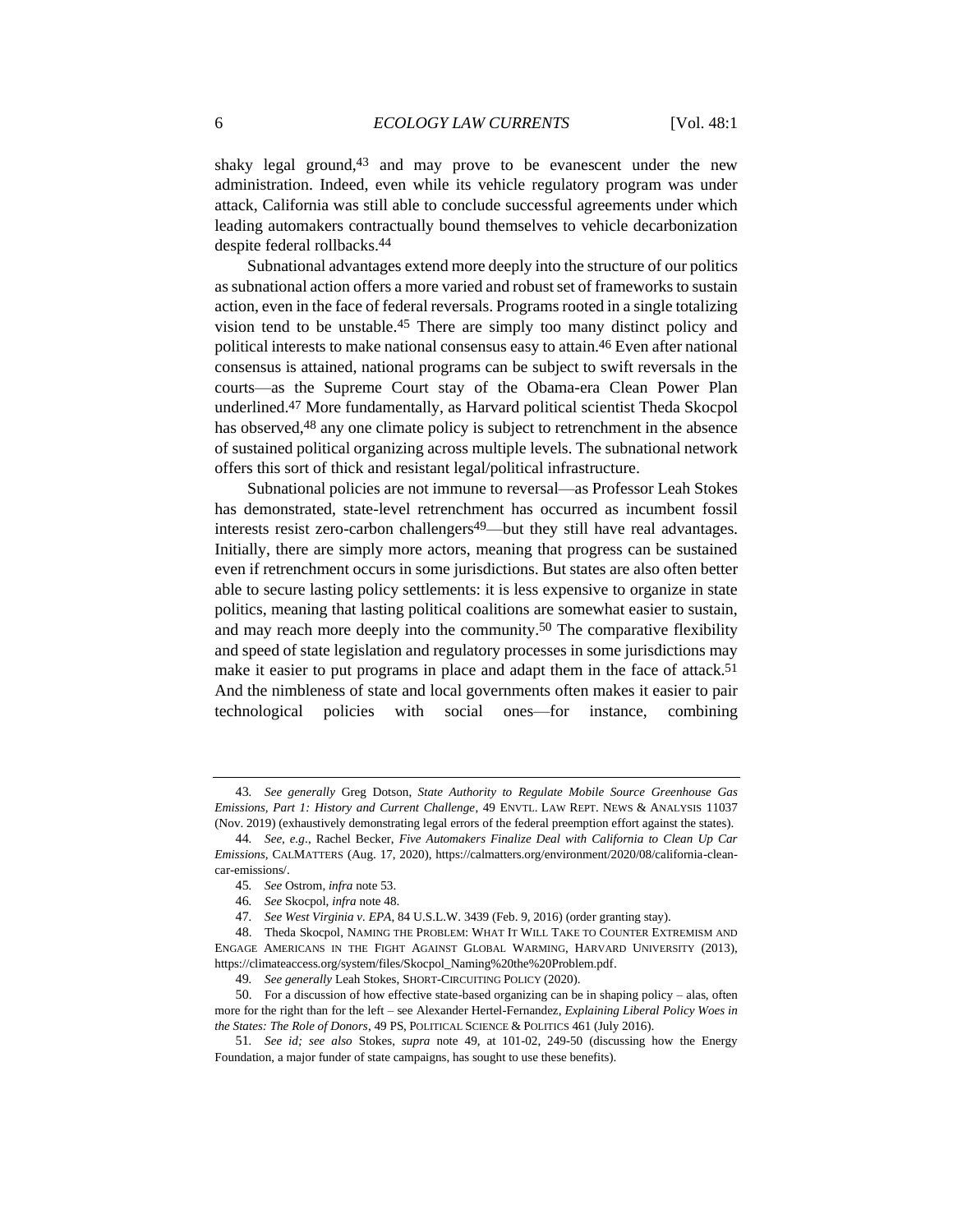decarbonization rules for an industrial sector with support for transitioning workers.52

<span id="page-6-0"></span>The structure of climate progress ultimately is as multi-leveled and complex as the origins of the climate crisis itself. Elinor Ostrom, Nobel Laureate in Economics, described climate change as a "polycentric" problem, in that the decisions that created the crisis emerge at every level of government and society.<sup>53</sup> Solutions to that crisis will be more robust if they mirror this essentially fractal structure. This was ultimately the insight that motivated the Paris Agreement, with its focus on nationally-determined actions within a larger organizing frame, rather than one central climate regime.54 The same insight should motivate the design of government programs in the United States, with climate action deepening at every level.

## III. AN AGENDA FOR THE NEXT FOUR YEARS

Federal action should focus on meaningfully strengthening and engaging with the subnational climate network. Doing so now, while the new administration is at the height of its influence, will help ensure that the network persists, and provide assurance of continued action even if the midterm elections go poorly or federal courts slow executive action. The agenda I lay out here is just a sketch of the many opportunities available:

# <span id="page-6-1"></span>*A. Cease Undue Interference with Subnationals*

Any serious effort to strengthen subnational action needs to begin with ceasing attacks. This will require at least withdrawing the Trump administration's preemptive limits on state vehicle regulatory authority,55 its challenge to the California/Quebec Cap-and-Trade Program,<sup>56</sup> and unwanted federal fossil fuel projects inconsistent with local priorities.57 The Biden administration has begun to set all of these failings right through early executive orders directing agency reviews of such actions,58 though the effect of these directives will come later as final administrative action is taken.

<sup>52</sup>. For an example, see *supra* note (describing efforts in California to combine these policies).

<sup>53</sup>. *See* Elinor Ostrom, *A Polycentric Approach for Coping With Climate Change*, 15

ANNALS ECON. & FIN. 92 (2014).

<sup>54</sup>*. See* Held & Roger, *supra* note 1.

<sup>55</sup>*. See supra* not[e 47.](#page-5-2)

<sup>56</sup>*. See United States v. California*, 444 F. Supp. 3d 1181 (E.D. Cal. 2020) (finding for California in this litigation, which is now on appeal).

<sup>57</sup>*. See, e.g.*, Reuters, *California Sues Trump Administration Over Drilling Plan*, REUTERS (Jan. 17, 2020), https://www.reuters.com/article/us-california-fracking-lawsuit/california-sues-trumpadministration-over-drilling-plan-idUSKBN1ZG296.

<sup>58</sup>*. See, e.g.*, Exec. Order No. 13990, 86 Fed. Reg. 7037 (Jan 25, 2021) (extensive review of Trumpera actions); EO 14008, 86 Fed. Reg. 7619 (Feb. 1, 2021) (reorienting government towards climate action).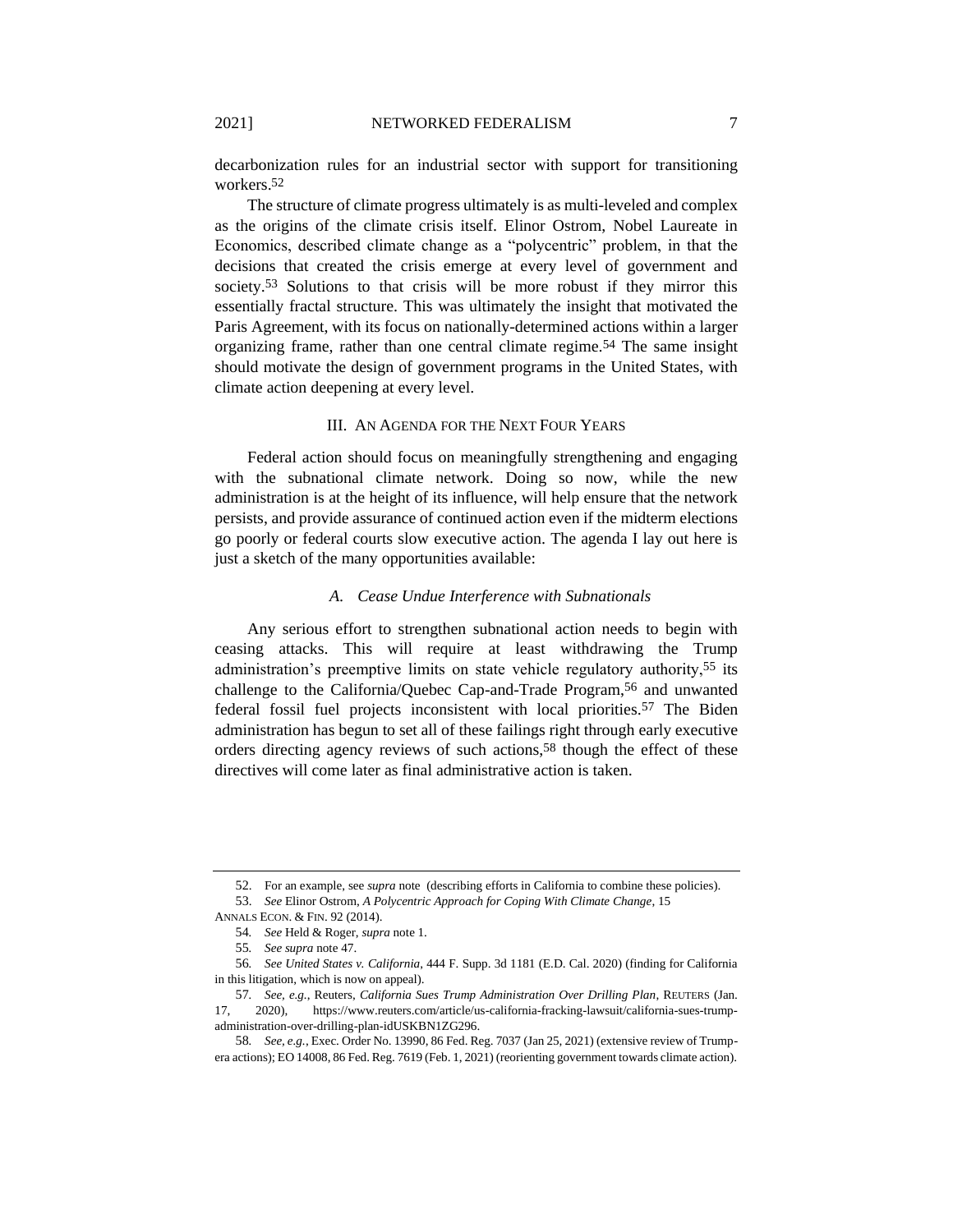## <span id="page-7-0"></span>*B. Direct Affirmative Cooperation with States, Communities, and Tribes*

The Biden administration can direct all federal agencies to affirmatively collaborate with subnational governments to advance climate action by revisiting executive orders—generally of Clinton-era vintage and long out of date concerning consultation with states,  $59$  Tribes,  $60$  and environmental justice communities.<sup>61</sup> It has made a start of this in its early Executive Orders,<sup>62</sup> but much remains to be done.

<span id="page-7-1"></span>Each of these Clinton-era orders, in their current forms, largely direct consultation, rather than positive efforts to enhance subnational authorities.63 The result has been federal actions that harm subnational governments (such as the attack on the California vehicle program), undertaken with no ability for subnationals to resist outside of court. In the tribal<sup>64</sup> and environmental justice<sup>65</sup> contexts, the picture is similar, with major problems being proposed or forced through without affirmative community consent (as, for instance, in the case of the Dakota Access Pipeline on the Standing Rock Sioux Nation).

The Biden Executive Orders and other early actions do address these issues, but in a limited fashion, focused initially on process rather than substantive expansion of authorities—and they do so only for environmental justice communities and Tribal Nations. For instance, the climate Executive Orders direct some degree of reconsideration as to environmental justice communities, providing for new metrics to be developed and used, albeit without formally revising the prior order or providing communities an affirmative right of refusal.66 This means that the Order does not create new rights, just improved analysis. Similarly, a Presidential Memorandum on Tribal Consultation67 does not ultimately enhance Tribal authorities, instead focusing on improved consultation plans.

It would be better to collaboratively and more thoroughly revise these orders, with the communities they are intended to serve, to (a) direct federal agencies to actively collaborate with subnational entities to further climate and public health goals, and (b) to require very strong justifications for actions contrary to the recommendations of the entities consulted, if not an actual right of refusal.

<sup>59</sup>. Exec. Order No. 13132, 64 Fed. Reg. 43,255 (Aug. 10, 1999).

<sup>60</sup>. Exec. Order No. 13175, 65 Fed. Reg. 67,249 (Nov. 9, 2000).

<sup>61</sup>. Exec Order No. 12898, 59 Fed. Reg. 7629 (Feb 16, 1994).

<sup>62</sup>*. See supra* not[e 58.](#page-6-1)

<sup>63</sup>*. See supra* note[s 59](#page-7-0)[-61.](#page-7-1)

<sup>64</sup>*. See* Troy Eid, *Beyond Dakota Access Pipeline: Energy Development and the Imperative for Meaningful Tribal Consultation*, 95 DENVER L. REV. 593 (2018) (arguing that failures of consultation ultimately produced a bad outcome for both the energy industry and the Tribes).

<sup>65</sup>*. See, e.g.*, *Friends of Buckingham v. State Air Pollution Control Bd.*, 947 F.3d. 68, 85-93 (4th Cir. 2020) (gathering examples from more than fifty years of law describing scanty and unsuccessful environmental justice analyses, and vacating pollution permit that failed to conduct a proper analysis).

<sup>66</sup>*. See* Exec. Order No. 14008, *supra* not[e 58,](#page-6-1) §§ 219-223.

<sup>67</sup>. 86 Fed. Reg. 7491 (Jan. 29, 2021).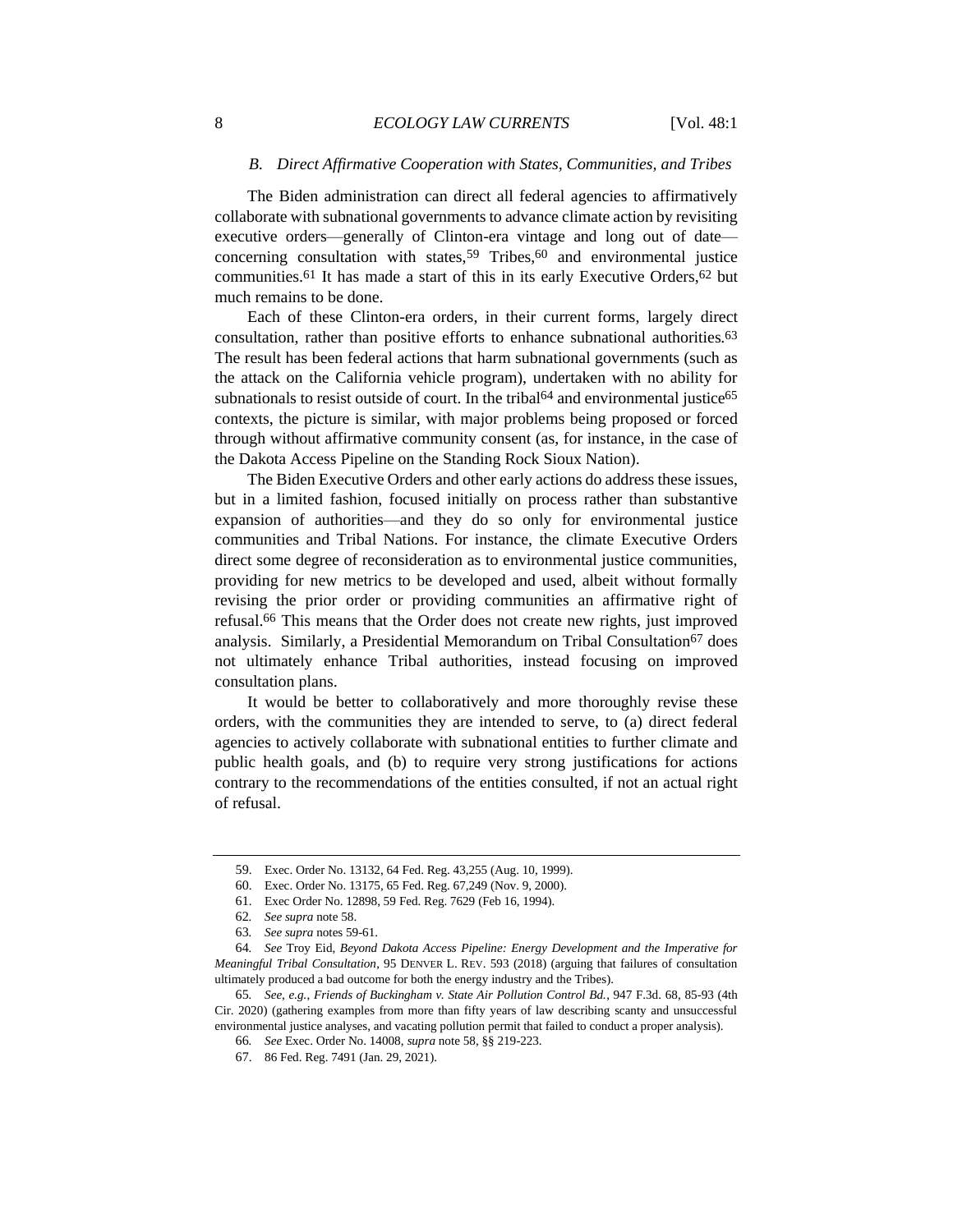2021] NETWORKED FEDERALISM 9

Further, the absence of any clear order on federalism and state and local governments itself is worrying—though states are mentioned at a high level in the early action orders, there is no order focused on federalism, nor any firm directive to act to rapidly advance state climate action in partnership. This is a missed opportunity, and one that should be corrected—swiftly. This is no time to allow the network for action to degrade.

Such orders, and further strengthening actions, would lastingly empower the network of polycentric climate actors who have driven much of the progress to date.

# *C. Embed Climate and Public Health Metrics in Federal Grant Programs and Guidelines*

The federal government, though its spending powers and information resources, can help steer subnational action, raise the federal floor, and encourage laggard jurisdictions to act. For instance, in the Trump years, the Department of Transportation withdrew greenhouse gas metrics for federal transportation spending. 68 The rule could readily be reinstated—helping redirect spending to lower vehicle emissions and favor transit. Similar opportunities exist throughout government to provide clear information on climate and public health impacts, to condition grants on appropriate action, and to target funds to subnationals making progress. One particularly useful strategy may be to fund communities themselves to further advocate for climate and public health progress. For instance, California has been providing such grants to disadvantaged communities working to improve their own air quality, offering community groups resources to develop data and arguments to further inform and influence regulatory decisions involving them.69 Similar models would help build the interconnected networks of advocates and regulators needed to make climate action sticky.

# *D. Affirmatively Support Subnationals in the Paris Agreement Context*

Although the Paris Agreement does not bind subnationals, subnational action has produced significant emission reductions that will aid the United States in meeting its overall goals—a pattern that has repeated worldwide.<sup>70</sup> There is every reason to recognize this progress in the Nationally Determined Contribution that the United States must present in Glasgow this year—for instance, by identifying state progress, past and continuing, as part of the Contribution—and commit to further supporting subnational action in the

<sup>68</sup>*. See* 83 Fed. Reg. 24, 920 (May 31, 2018) (withdrawing the GHG performance measure).

<sup>69</sup>. More information on these grants is available at: https://ww2.arb.ca.gov/capp-cag.

<sup>70</sup>. Extensive information on subnational climate efforts—and a round up of their effects, is available through the website of the Under2 Coalition, an association of subnationals, linked by memoranda of understanding, committed to holding global temperature increases under 2 degrees Celsius, and which govern 1.3 billion people and 43% of global GDP: https://theclimategroup.prod.acquiasites.com/under2-coalition.